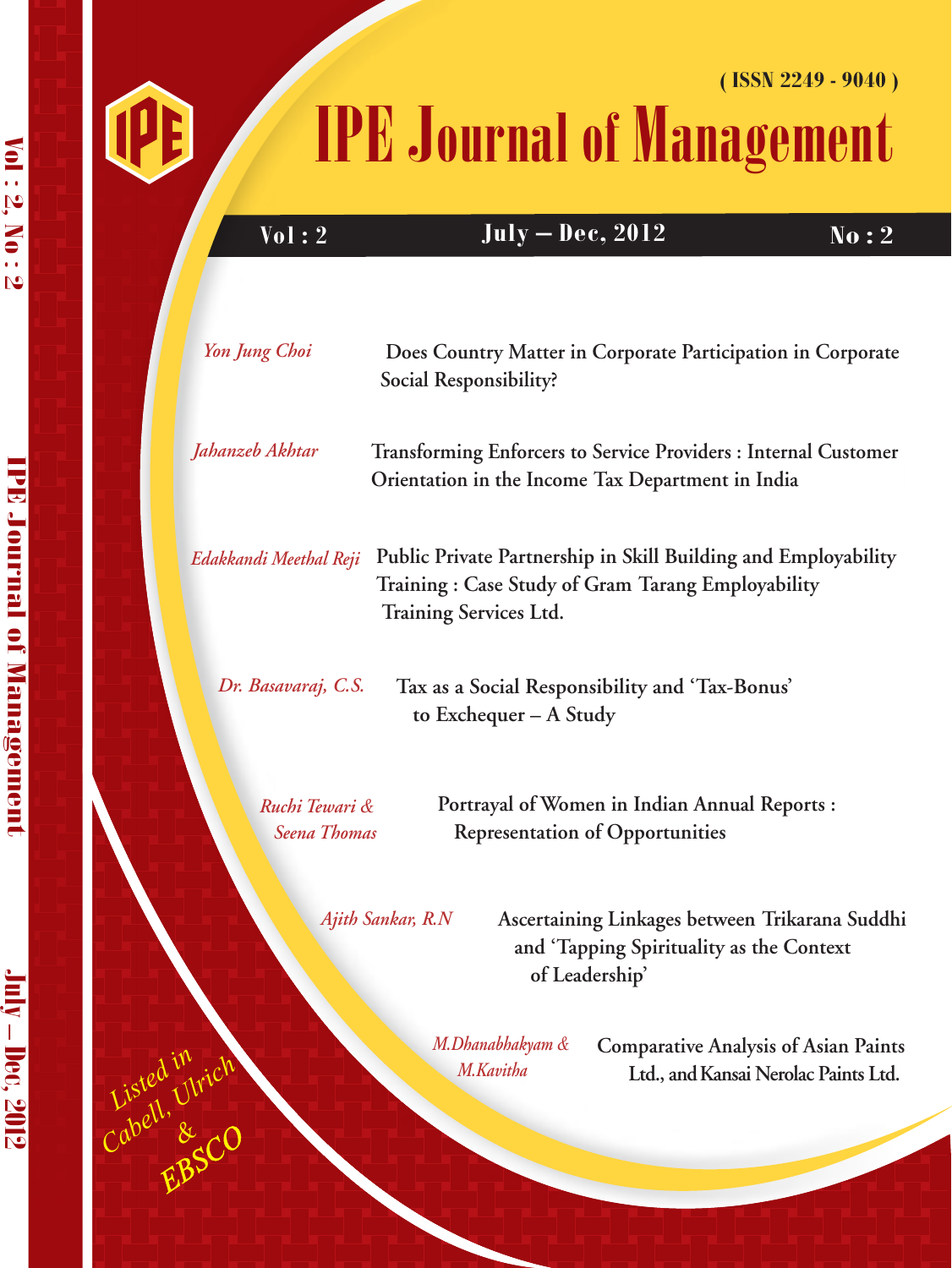# IPE Journal of Management

|                        | Vol: 2<br>July - Dec, 2012<br>No: 2                                                                                                           |  |  |
|------------------------|-----------------------------------------------------------------------------------------------------------------------------------------------|--|--|
| <b>Contents</b>        |                                                                                                                                               |  |  |
| <b>Research Papers</b> |                                                                                                                                               |  |  |
| $\star$                | Does Country Matter in Corporate Participation in<br>Corporate Social Responsibility?                                                         |  |  |
| ★                      | Transforming Enforcers to Service Providers : Internal Customer<br>Orientation in the Income Tax Department in India                          |  |  |
| $\star$                | Public Private Partnership in Skill Building and Employability<br>Training: Case Study of Gram Tarang Employability<br>Training Services Ltd. |  |  |
| ★                      | Tax as a Social Responsibility and 'Tax-Bonus'<br>to Exchequer $- A$ Study                                                                    |  |  |
| ★                      | Portrayal of Women in Indian Annual Reports :<br><b>Representation of Opportunities</b>                                                       |  |  |
| ★                      | Ascertaining Linkages between Trikarana Suddhi and<br>'Tapping Spirituality as the Context of Leadership'                                     |  |  |
| <b>Research Note</b>   |                                                                                                                                               |  |  |
| $\bigstar$             | Comparative Analysis of Asian Paints Ltd., and<br>Kansai Nerolac Paints Ltd.                                                                  |  |  |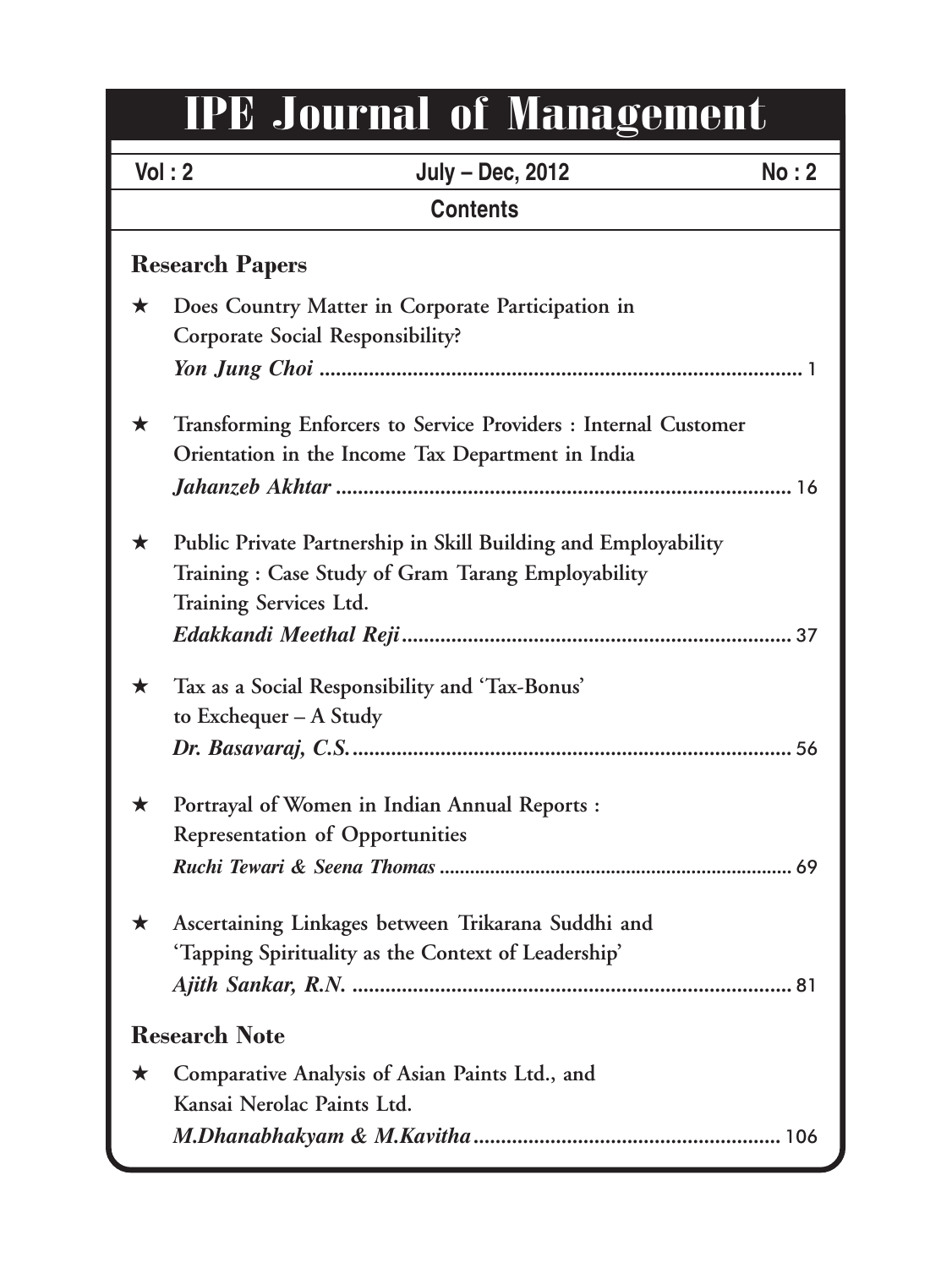## **Does Country Matter in Corporate** Participation in Corporate Social Responsibility?

*Yon Jung Choi\**

*Along with the growing popularity of the term 'Corporate Social Responsibility (CSR)' in business as well as academics, there has been proliferation of global organizations established in order to encourage collective actions for CSR promotion. Among those various global CSR schemes, the United Nations Global Compact (UNGC) has its significance due to its symbolic and political power coming from the United Nations leadership. A panel data analysis is conducted for this study in order to confirm the relationships between countryspecific characteristics and the corporate participation in the UNGC. Tested country-specific factors are economic condition (GDP per capita, employment rate), political system (degree of political freedom), cultural aspects (power distance, individualism, masculinity, uncertainty avoidance) and regions. According to the result, the economic condition of a country seems to have the largest impact on the corporate participation. Also, the degree of political freedom and individualistic culture of a country appear to be significant factors influencing the participation as well. As a conclusion, it is believed that a country context matters when a genuine change is to be realized. Therefore, in order to bring more participation and attention to the UNGC and other global CSR schemes and to build a cultural ground embracing CSR as a social norm, policy-makers need to consider characteristics and culture of a society, developing differentiated strategies and policies in a different context.*

**Keywords :** Corporate Social Responsibiligy, UNGC, Small and Medium Enterprises, Gross Domestic Product.

#### **Introduction**

Corporate Social Responsibility (CSR)**<sup>1</sup>** has become a broadly discussed agenda not only in business but also in academia and in the global politics. Even though there are controversies over the definition of the concept and scope of the application, it is broadly defined as "the notion that companies should accompany the pursuit of profit with good

citizenship within a wider society", taking broader responsibilities beyond the traditional one of profit maximization for the shareholders (Sadler & Lloyd, 2009, 613). Opposing the common belief of classical economists that the sole objective of a corporation is profit maximization, the emergence of the

*<sup>\*</sup> Yon Jung Choi, Ph. D Student, School of Public Policy, George Mason University, United States.*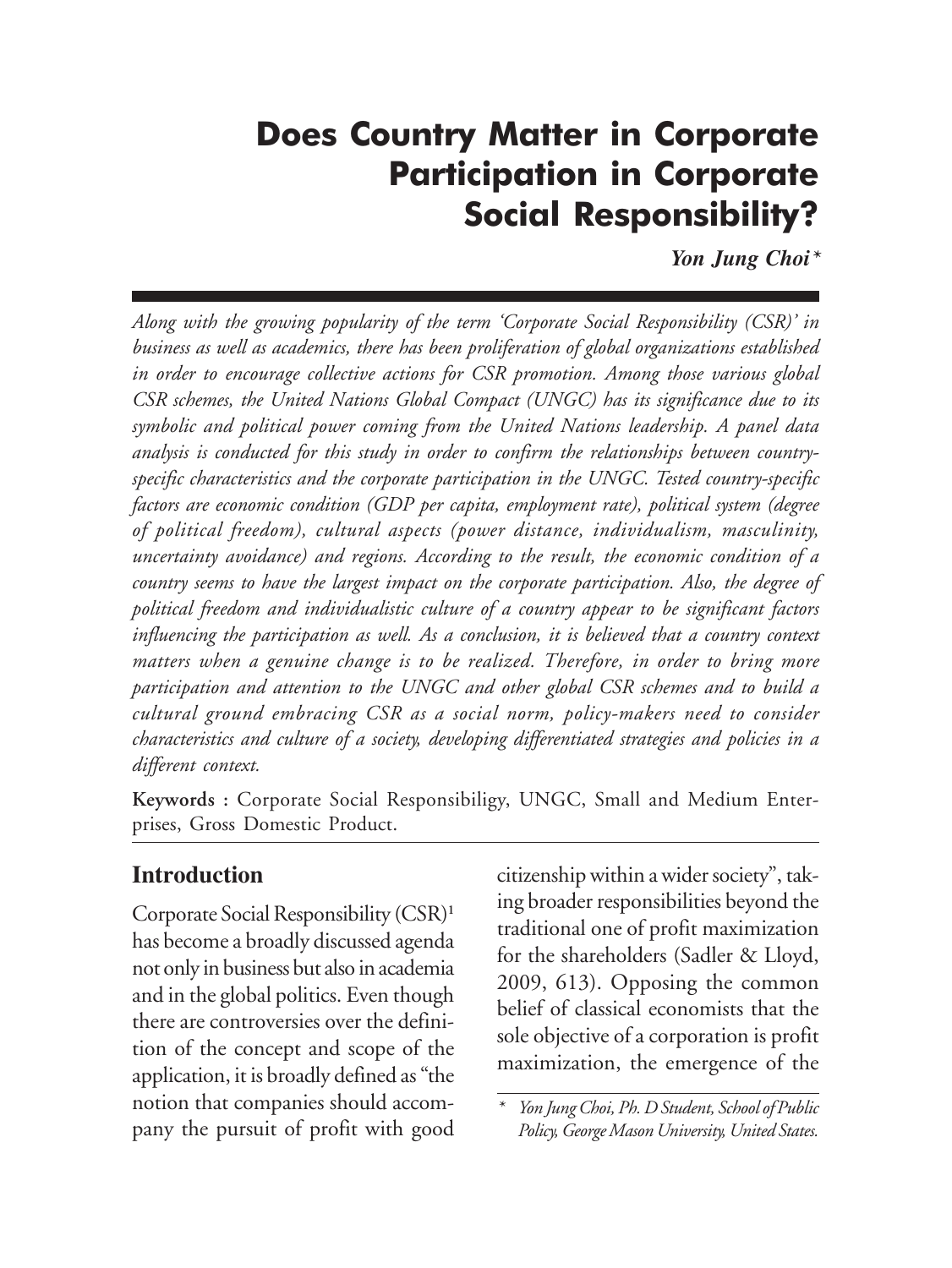## *IPE Journal of Management, Vol. 2, No. 2 © 2012, Institute of Public Enterprise* Transforming Enforcers to Service Providers : Internal Customer Orientation in the Income Tax Department in India

*Jahanzeb Akhtar\**

*This empirical research which fills a critical gap in the reform engaged public administration, was undertaken to understand the level of preparedness of the income tax department in India—at value, attitudinal and cultural levels—for delivering quality service to its taxpayers. As voluntary compliance and customer orientation become the core values propelling tax administration reforms across the world, the study sought to use employee perception survey of internal customer-orientation to comprehend the flux in organizational culture from a rigid enforcement mandate to the one predicated on external customer satisfaction. Quantitative research methods bolstered by qualitative data and analysis using statistical tools were part of the research design. The study highlighted the need for the organization to move up personnel management higher in the organizational agenda since it was not perceived as adequately employee-focused. The variations in responses were examined along biographical variables of gender, age, educational qualification and experience and the variable of statutory discretionary authority which has contributed to the legacy of the 'command and control' associated with enforcement agencies. Based on the results, a model of internal customer-orientation and external service-orientation has been attempted apart from suggesting policy implications and reform possibilities.*

**Keywords :** Income Tax Department, Internal Customer-orientation, Organizational Service-orientation, Organizational Commitment, Internal Communication.

#### **Introduction**

A modern tax administration is synonymous with voluntary compliance which is predicated on trust between tax departments and tax payers and a move away from a command and control model undergirded by repression of illegal behaviour. Voluntary compliance is promoted through an appropriate mix of deterrent penal and enforcement

measures relating to tax evasion as well as a support system of services which facilitate and enable the tax payer to meet his/her tax obligations under the laws with ease and least compliance cost. In this 'service' paradigm, the role of the tax administration as a facilitator

*<sup>\*</sup> Jahanzeb Akhtar, Indian Revenue Service, Commissioner of Income tax, Direct Taxes Regional Training Institute (DTRTI), Jalahalli, Bangalore, Karnataka.*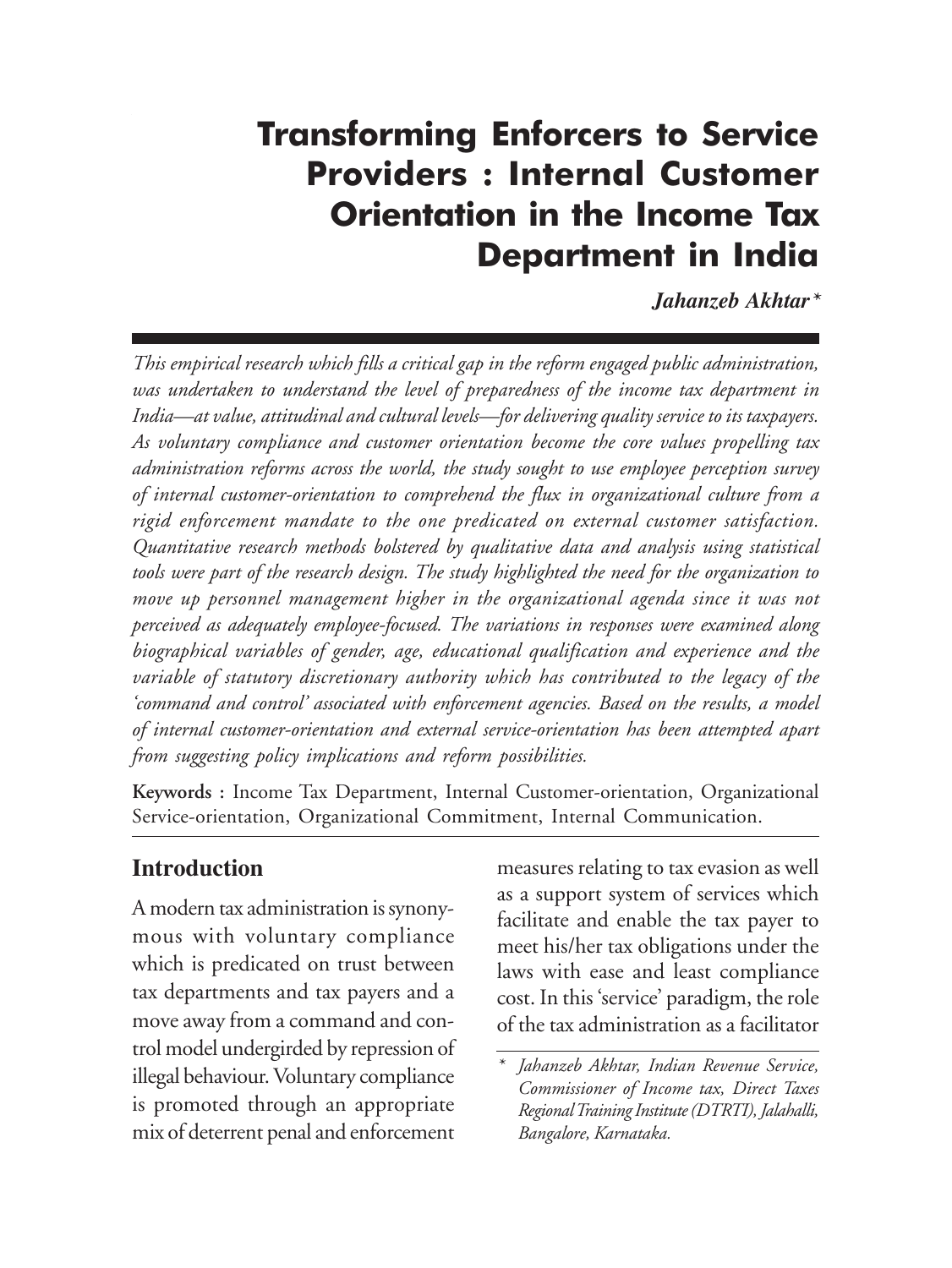## *Public Private Partnership in Skill Building and Employability Training : Case Study* Public Private Partnership in Skill Building and Employability Training : Case Study of Gram Tarang Employability Training Services Ltd.

*Edakkandi Meethal Reji\**

*This paper examines the experience of Public Private Partnership (PPP) in skill building and employability training in India through a case study of Gram Tarang Employability Training Services Ltd., Odisha, a social entrepreneurial initiative with a PPP business model in skill training for employability and self-employment of young people ranging from school dropouts to engineering graduates across the eastern states of India. Gram Tarang is partnering with National Skill Development Corporation for provision of employability training in Odisha. The key sections of the case study highlight the problem concepts in PPPs and employability followed by a critical review of vocational and skill building ecosystem and the emerging PPP in education including vocational training and skill building. The other sections of the case study describe the business model of Gram Tarang, strategies of mobilization of candidates, training infrastructure, curriculum and key aspects of partnership with industry and employers, strategies for scaling up and sustainability. Drawing from the experience of Gram Tarang in providing employability and skill training for the last six years, the case study concludes with a note on policy implications of PPP model in skill building and employability training in India.*

**Keywords :** Public Private Partnership, Skill Building, Employability.

#### **Introduction**

The recent National Skill Development Policy (NSDP) of the Government of India (GoI) allows Public Private Partnership (PPP) in the delivery of quality skillbuilding and employability services to the young people. Several PPP initiatives have been evolved over the last couple of years. This paper attempts to examine whether PPPs providing skillbuilding and employability training services were able to contribute making

quality skill training and employability services accessible at affordable prices to the poor as well as the marginalized sections of the population. It is evident that the government service delivery efforts often are hampered by rigid civil service regulations, inflexible bureaucratic requirements, high costs and lack of incentive to ensure efficiency. On the other hand, private sector efforts ignore equity concerns, are able and

*<sup>\*</sup> Edakkandi Meethal Reji, Assistant Professor, Centurion University, Odisha.*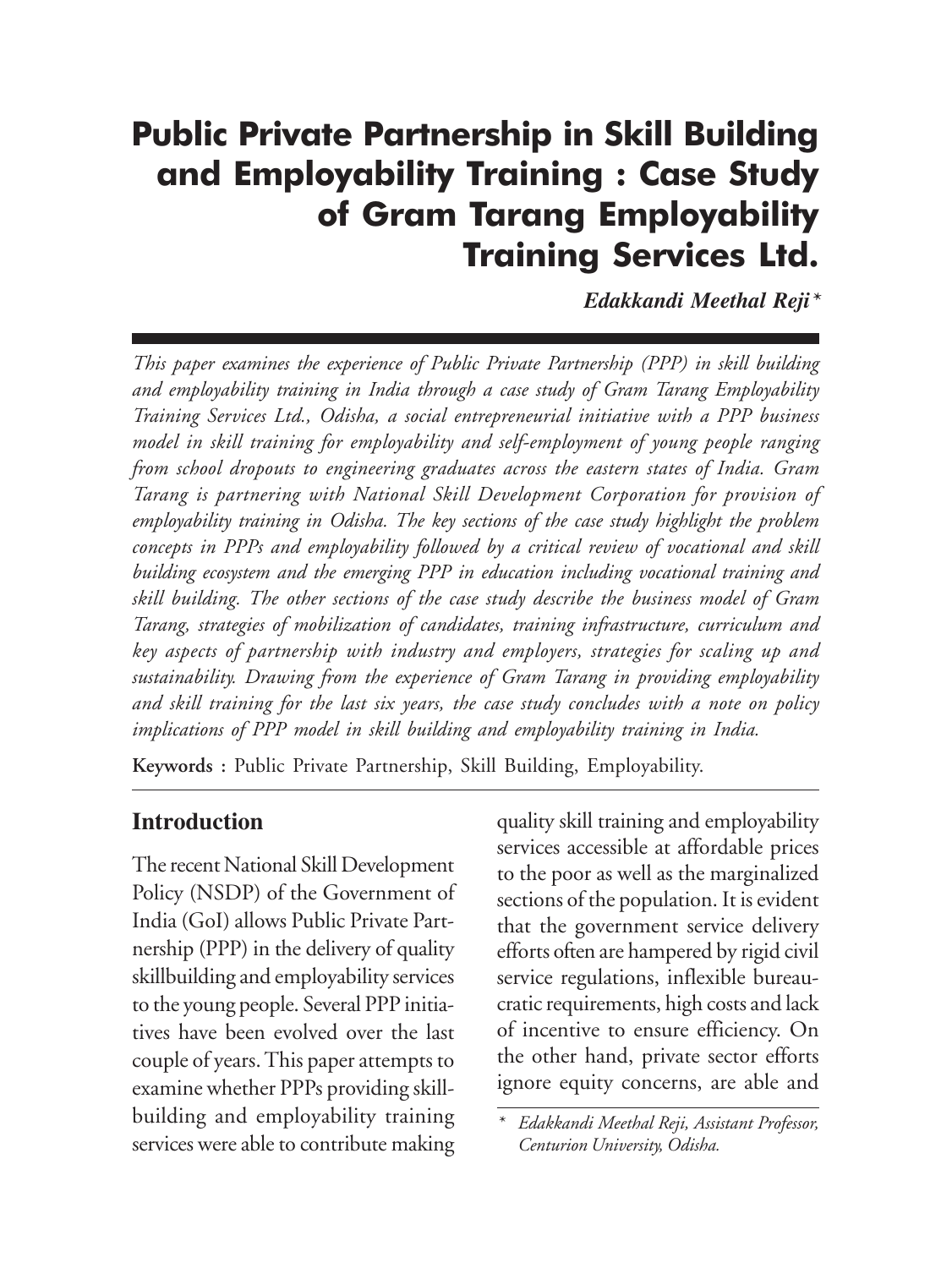#### *IPE Journal of Management, Vol. 2, No. 2 © 2012, Institute of Public Enterprise* Tax as a Social Responsibility and 'Tax-Bonus' to Exchequer – A Study

*Basavaraj, C.S.\**

*The paper is a result of a conceptual research mainly based on a piece of an idea as to how the payment of Income Tax (IT) can be made a pleasure to the tax payers. In the sense, the payment of IT should be a voluntary affair. And also with an idea that the payment of tax, in excess of what is statutorily required, should be allowed and motivated so that the goals of the government can be better achieved. The paper discusses the proposal and factors contributing to the achievement of such a possibility. In this context reasonableness of tax rates, governmental factor, affordability and willingness of the tax payers, legal permission and trust and harmony between the tax payers and the payee are analyzed. The author opines that the payment of tax in excess of what is required under the law is also possible, which he calls as tax-bonus (to government). The paper discusses the conditions to be fulfilled to generate tax-bonus and calls them as forces moulding tax-bonus. The paper presents a matrix to show the preparedness and position of a country to generate tax-bonus. A hypothetical model about how and when the tax-bonus becomes a reality is analyzed with numerical data and diagrammatic presentation. Finally, the author discusses the advantages of the proposal and concludes that tax-bonus scheme will be a 'responsibility-tax' which is what the mankind deserves for the benefit of the society and civilization.*

**Keywords :** Social Responsibility, Tax, Tax-bonus, Exchequer, Tax-motivation, Taxbonus Matrix.

#### **Introduction**

It is accepted that while discharging liability of tax, the payer can adopt all such legal measures which help him to reduce the tax liability to a minimum possible level—which is popularly considered as tax planning. In the case of a tax entity involved in commercial activity, tax being a cost attached to the commercial activity the reduction of such a cost increases the economic competitiveness of the entity. Since the competitiveness ensures the continuity and development of the entity, tax planning is necessary.

Planning of tax is also necessary when tax is demanded as a compulsory payment and paid by the assessee<sup>1</sup> as a compulsion. On the other hand, if tax is paid by the assessee on his own, as a voluntary contribution, in excess of what is demanded by the government, the significance of tax planning gets reduced.

In reality, when can a government expect its assessees to pay tax on their own,

*<sup>\*</sup> Dr.Basavaraj, C.S., Professor of Commerce, Department of Studies and Research in Commerce, Gulbarga University, Gulbarga, Karnataka, India.*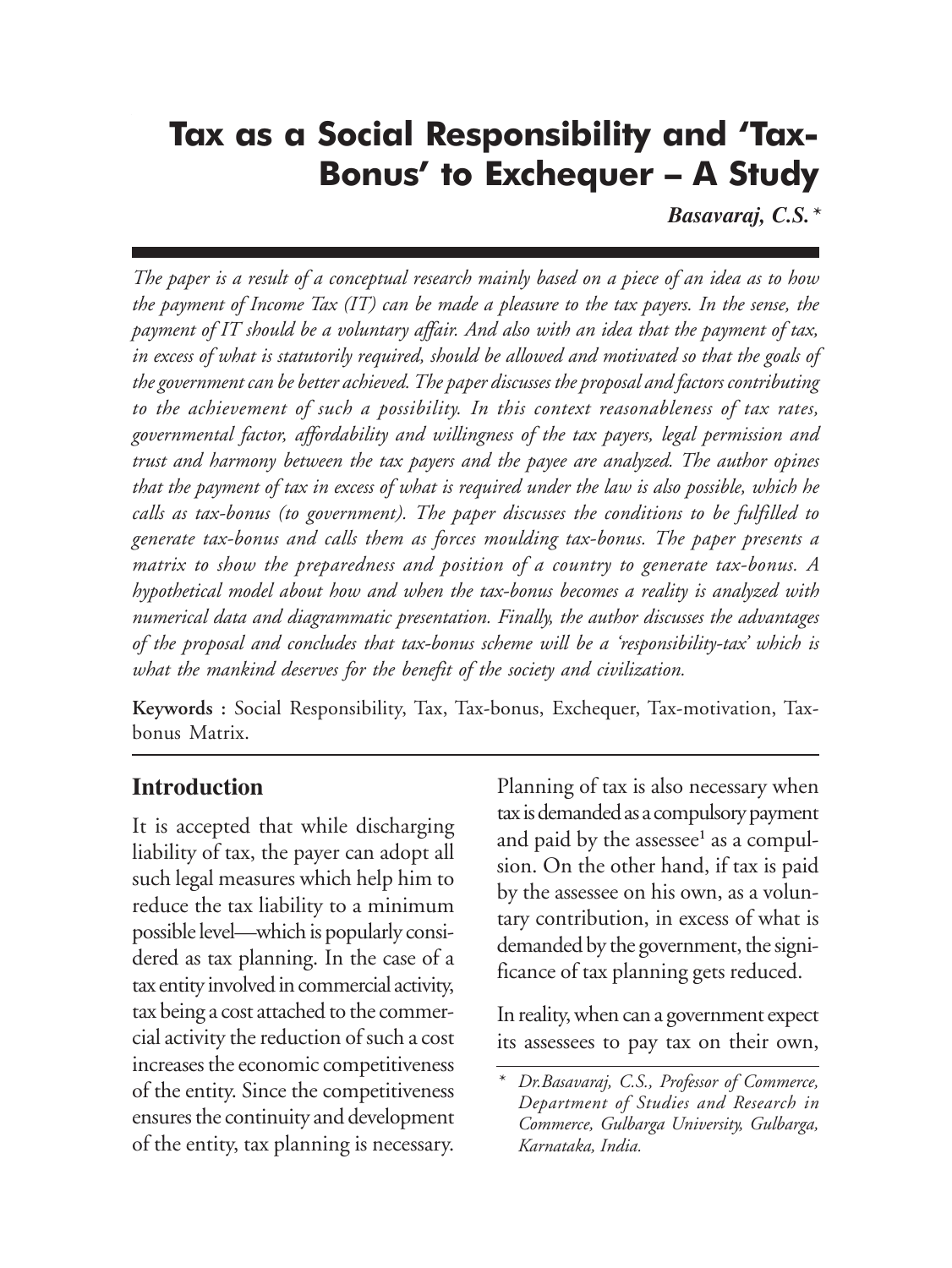### *Portrayal of Women in Indian Annual Reports : Representation of Opportunities* Portrayal of Women in Indian Annual Reports : Representation of **Opportunities**

*Ruchi Tewari\* & Seena Thomas\*\**

*To explore the representation of women in the Corporate Annual Reports (CARs) of the Indian companies and analyze the proportion and nature of women representation made through photographs which is a voluntary disclosure. Photographs appearing in the CARs of the top 30 Indian companies listed on the Bombay stock exchange will be analyzed using quantitative content analysis to explore the number of females appearing and their relative power, status and prominence against the male counterparts. Results in India are similar to those found by researchers in other countries like Canada, Australia and the United States. The total number of women appearing in photographs in CARs is very few, in subordinate positions, more casually dressed and less active as compared to the male counterparts. The analysis of the photographs provides insights into the mindsets of the policy and decisionmakers who are in positions to provide opportunities to women in India. Through appropriate presentations of women (in proportion to the varied roles and responsibilities and number of women in the workforce) in CARs organizations can use their CARs as positive communication ambassadors. Earlier, studies on portrayal and representation of women in India have been limited to print advertisements appearing in magazines but no work has been reported on the representation of women in CARs in India.*

**Keywords :** Gender Representations, Photographs, Quantitative Content Analysis, Corporate Annual Reports (CARs).

#### **Introduction**

Corporate Social Responsibility (CSR) is one of the most misunderstood or a 'not-understood' term in the Indian context. CSR, as Votaw puts it "means something, but not always the same thing, to everybody" (1972). One of the most comprehensive and widely accepted definition of CSR is given by World Business Council for Sustainable Development (WBCSD) (2001) where CSR is defined as "the continuing commitment by business to behave

ethically and contribute to economic development while improving the quality of life of the workforce and their families as well as of the local community and society at large". Through this paper we intend to focus upon the 'quality of life of the workforce'.

*<sup>\*</sup> Dr.Ruchi Tewari, Associate Professor, Shanti Communication School (SCS), Shela, Ahmedabad.*

*<sup>\*\*</sup> Ms.Seena Thomas, Academic Associate, Shanti Communication School (SCS), Shela, Ahmedabad.*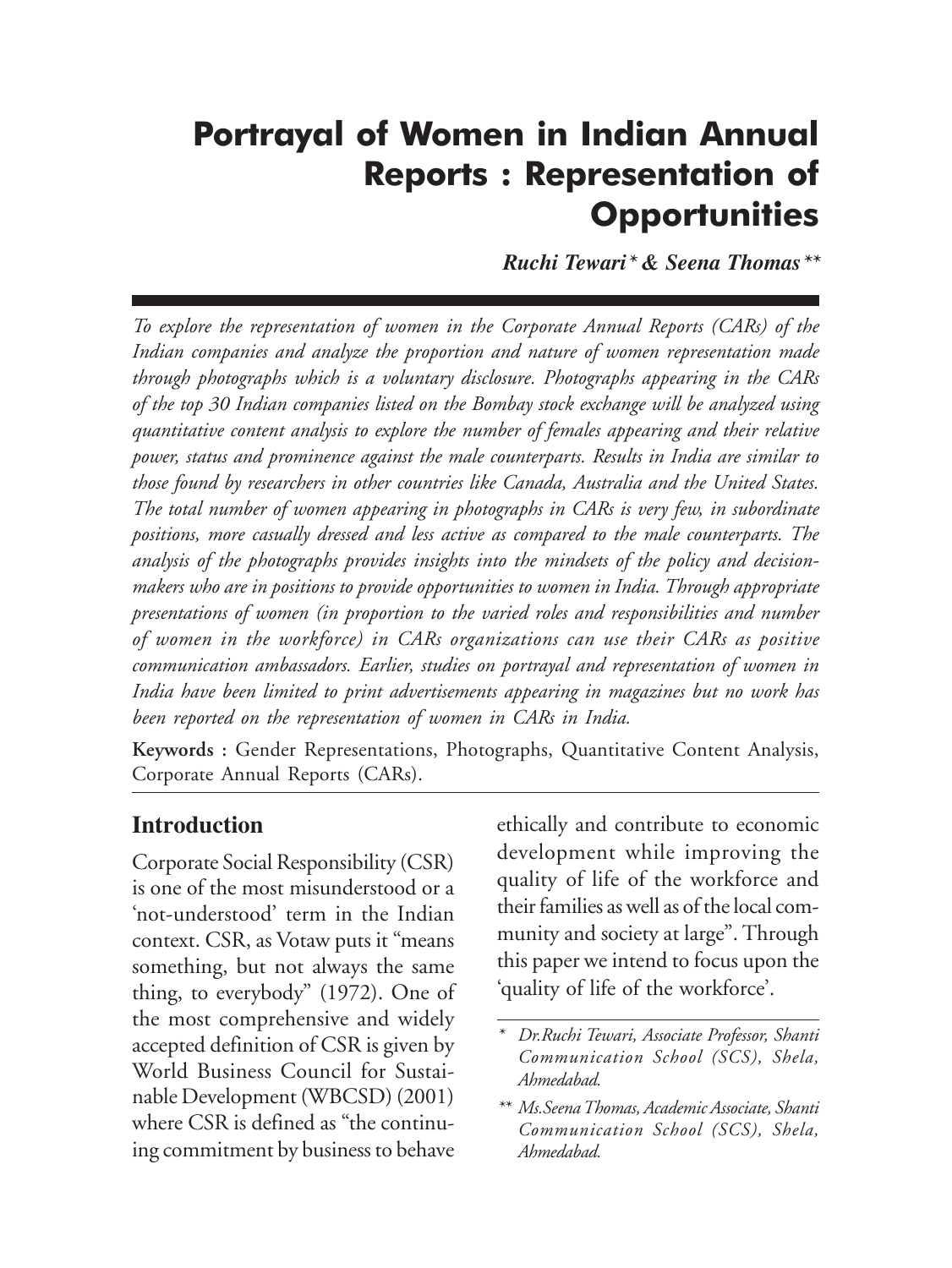### *Ascertaining Linkages between Trikarana Suddhi and 'Tapping Spirituality* Ascertaining Linkages between Trikarana Suddhi and 'Tapping Spirituality as the Context of Leadership'

*Ajith Sankar, R.N.\**

*Spirituality at work and workplace spirituality has been a growing phenomenon. India has immense conceptual resources to contribute to the emergence of this theme and one of them is the concept of trikarana suddhi or 'purity and unity of thought, word and deed'. The researcher has found that not much business academic research has happened on this theme. There have also been two research articles that have referred to 'tapping spirituality as the context of business leadership', a practice considered to be an emerging and evolved state of leadership practice. With trikarana suddhi being the foundation on which the spiritual castle is built, the researcher thought that it was apt to ascertain the existence of linkages between these two constructs. The researcher felt that, if there existed a linkage, it could help business leaders self-navigate in their leadership practice and it would also help business organizations to become responsible, caring and sustainable organizations. Data collection and application of statistical techniques proved the existence of a positive relationship between an individual practising trikarana suddhi and 'tapping spirituality as the context of business leadership'. This research indicates the inferential possibility that a sincere effort on the part of an organization to facilitate an employee developing trikarana suddhi or 'tapping spirituality as the context of leadership' can offer both tangible and intangible benefit to the stakeholders.*

**Keywords :** Trikarana Suddhi, Spirituality, Character, Business, Yoga, Ethics.

#### **Introduction**

Recent literatures have suggested spirituality as the emerging context for business leadership (Miller & Miller, 2008, Pruzan, 2011). Miller and Miller state that in such a context the nature of business itself gets transformed with the purpose now becoming spiritual fulfilment and service to the society. Wealth creation, which has been considered as the sole purpose of running a business, becomes an enabler for the larger purpose

of spiritual fulfilment and service. Mani Chinnaswamy, co-founder, Ethicus, India's first ethical fashion brand, expresses such a context in the following way :

*"I'm only paying back my debts. One of the learning I had in my life is that whenever I did something only for me, it failed, it had been disastrous. Whatever successes I had, it happened when*

*<sup>\*</sup> Ajith Sankar, R.N., Assistant Professor, PSG Institute of Management, Peelamedu, Coimbatore, Tamil Nadu.*